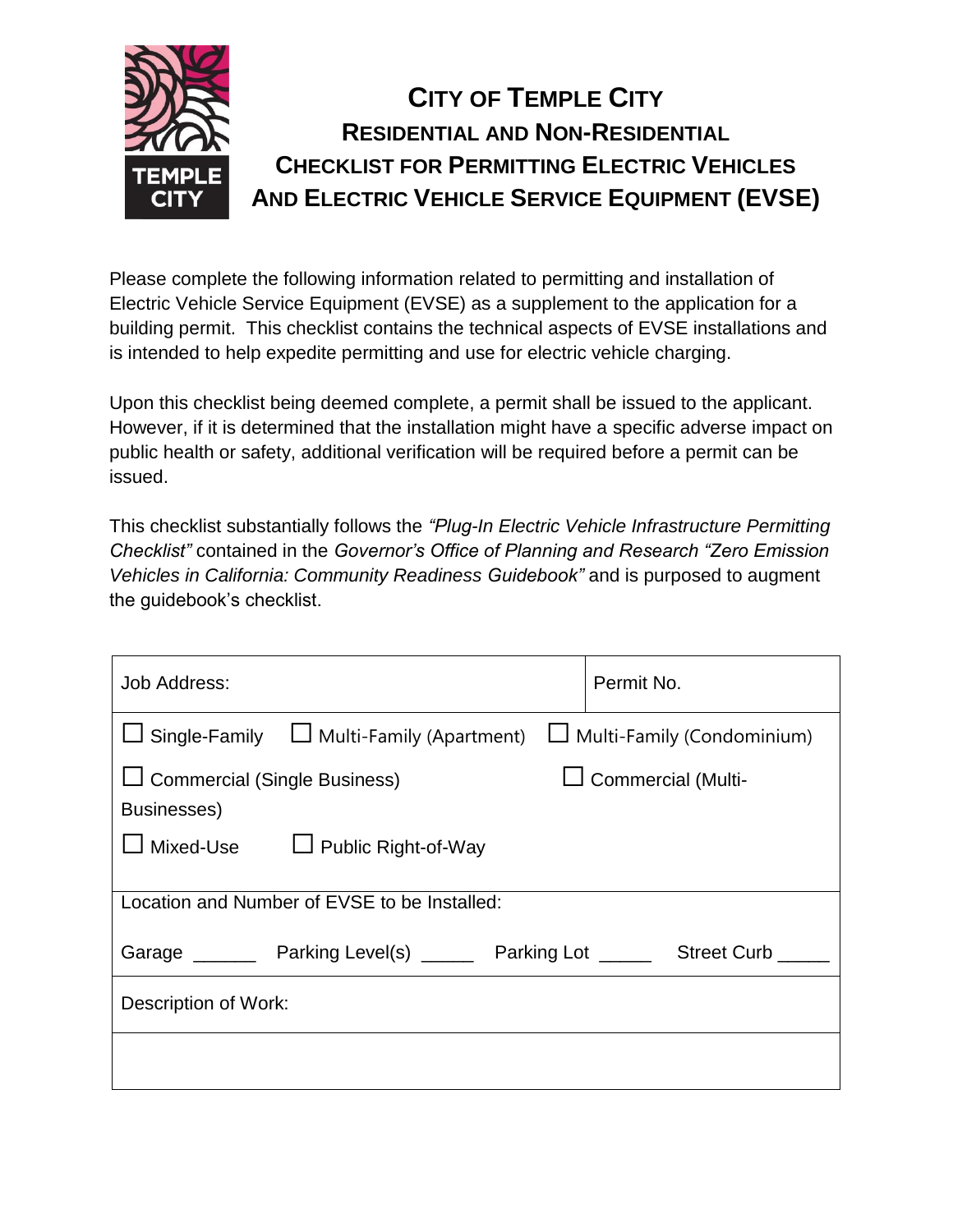| <b>Applicant Name:</b>                            |  |  |  |
|---------------------------------------------------|--|--|--|
| Applicant Phone & email:                          |  |  |  |
| <b>Contractor Name:</b><br>License Number & Type: |  |  |  |
| Contractor Phone & email:                         |  |  |  |
| <b>Owner Name:</b>                                |  |  |  |
| Owner Phone & email:                              |  |  |  |

| EVSE Charging Level: $\Box$ Level 1 (120V) $\Box$ Level 2 (240V) $\Box$ Level 3 |                       |  |  |  |
|---------------------------------------------------------------------------------|-----------------------|--|--|--|
| (480V)                                                                          |                       |  |  |  |
| Maximum Rating (Nameplate) of EV Service Equipment = _______<br>kW              |                       |  |  |  |
| Voltage $EVSE =$ V                                                              | Manufacturer of EVSE: |  |  |  |
| Mounting of EVSE: $\Box$ Wall Mount $\Box$ Pole Pedestal Mount $\Box$ Other     |                       |  |  |  |
|                                                                                 |                       |  |  |  |

| System Voltage:                                                                              |  |  |  |
|----------------------------------------------------------------------------------------------|--|--|--|
| $\Box$ 120/240V, 1 $\phi$ , 3W $\Box$ 120/208V, 3 $\phi$ , 4W $\Box$ 120/240V, 3 $\phi$ , 4W |  |  |  |
| $\Box$ 277/480V, 3 $\phi$ , 4W $\Box$ Other ______________                                   |  |  |  |
| Rating of Existing Main Electrical Service Equipment = ___________ Amperes                   |  |  |  |
| Rating of Panel Supplying EVSE (if not directly from Main Service) = ______<br>Amps          |  |  |  |
|                                                                                              |  |  |  |
| AIC Rating of EVSE Circuit Breaker (if not Single Family, 400A) = ______                     |  |  |  |
| A.I.C.                                                                                       |  |  |  |
| (or verify with Inspector in field)                                                          |  |  |  |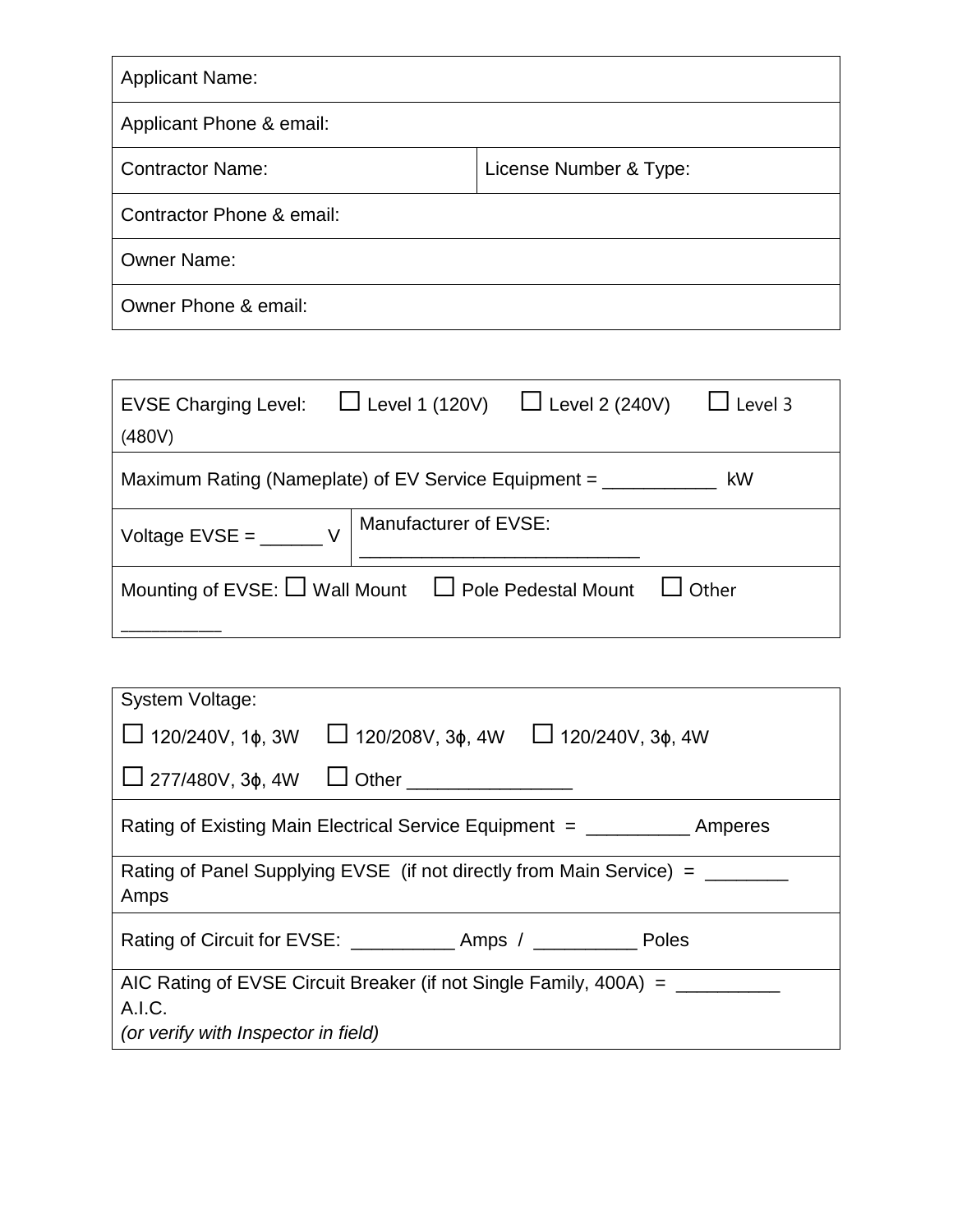Specify Either Connected, Calculated or Documented Demand Load of Existing Panel:

• Connected Load of Existing Panel Supplying EVSE = \_\_\_\_\_\_\_\_\_\_\_\_\_ Amps

- Calculated Load of Existing Panel Supplying EVSE = \_\_\_\_\_\_\_\_\_\_\_\_\_ Amps
- Demand Load of Existing Panel or Service Supplying EVSE = \_\_\_\_\_\_\_ Amps *(Provide Demand Load Reading from Electric Utility)*

Total Load (Existing plus EVSE Load) =  $\frac{1}{2}$  Amps

*For Single Family Dwellings, if Existing Load is not known by any of the above methods, then the Calculated Load may be estimated using the "Single-Family Residential Permitting Application Example" in the Governor's Office of Planning and Research "Zero Emission Vehicles in California: Community Readiness Guidebook" https://www.opr.ca.gov*

| EVSE Rating _______________ Amps x 1.25 = ______________ Amps = Minimum |                                           |                                   |  |
|-------------------------------------------------------------------------|-------------------------------------------|-----------------------------------|--|
|                                                                         |                                           |                                   |  |
|                                                                         |                                           |                                   |  |
|                                                                         |                                           |                                   |  |
| kcmil                                                                   |                                           |                                   |  |
|                                                                         | - or -: Size of Existing Feeder Conductor |                                   |  |
|                                                                         | Supplying EVSE Panel                      | $=$ # $\_\_\_\_\_\_\_\_\_$ AWG or |  |
| kcmil                                                                   |                                           |                                   |  |
|                                                                         | (or Verify with Inspector in field)       |                                   |  |

I hereby acknowledge that the information presented is a true and correct representation of existing conditions at the job site and that any causes for concern as to life-safety verifications may require further substantiation of information.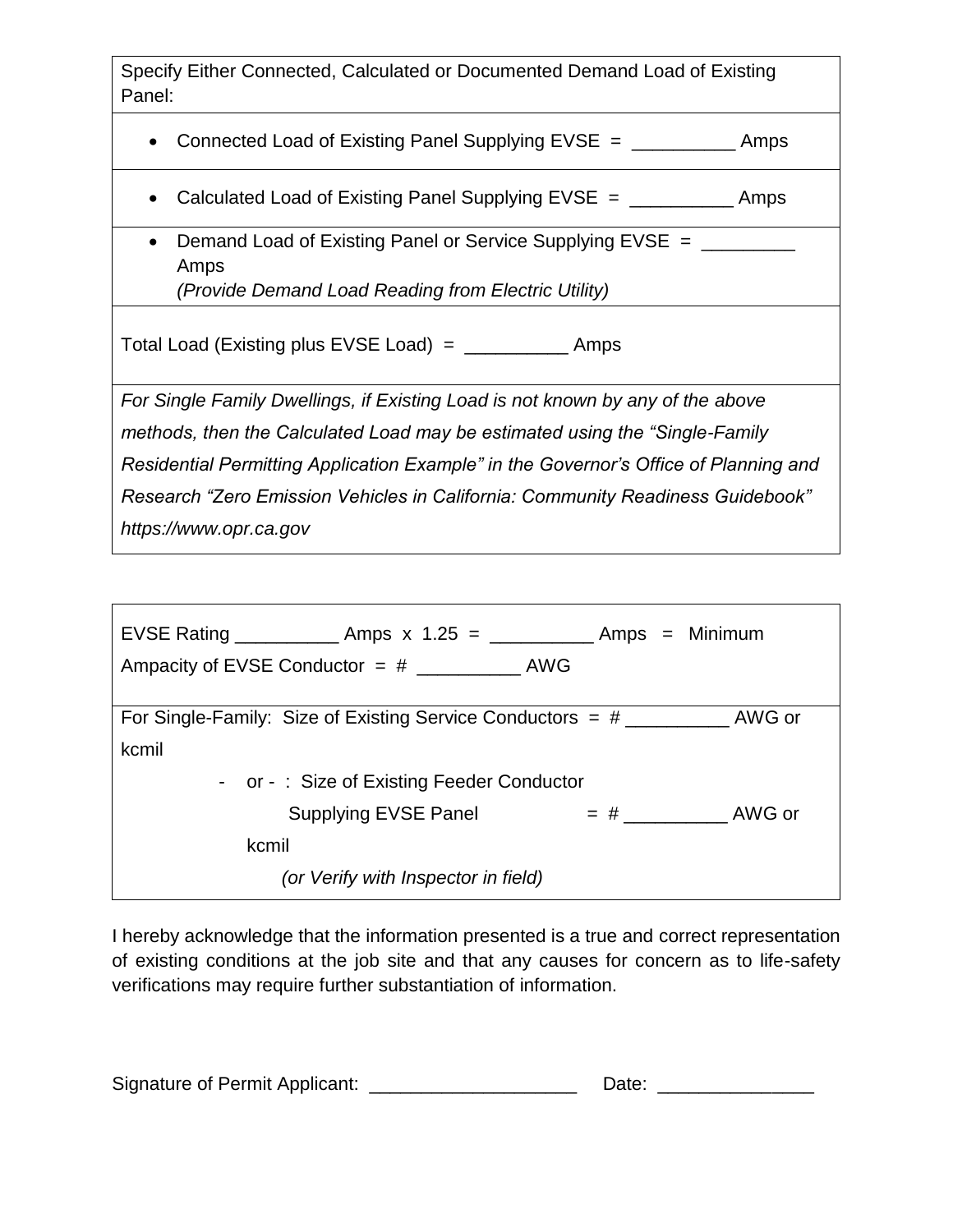

## *APPLICATION FOR ELECTRICAL PERMIT*

*PLEASE FILL OUT THE FOLLOWING INFORMATION*



|                                                                                                                                                                                                                                |                                                                                                                                                                                                                                |         |      | UNIT NUMBER: ________________________                                                              |  |
|--------------------------------------------------------------------------------------------------------------------------------------------------------------------------------------------------------------------------------|--------------------------------------------------------------------------------------------------------------------------------------------------------------------------------------------------------------------------------|---------|------|----------------------------------------------------------------------------------------------------|--|
|                                                                                                                                                                                                                                | CITY/LOCALITY: CROSS STREET: CROSS STREET: CROSS STREET: CROSS STREET: CROSS STREET: CROSS STREET: CROSS STREET: CROSS STREET: CROSS STREET: CROSS STREET: CROSS STREET: CROSS STREET: CROSS STREET: CROSS STREET: CROSS STREE |         |      |                                                                                                    |  |
|                                                                                                                                                                                                                                |                                                                                                                                                                                                                                |         |      |                                                                                                    |  |
|                                                                                                                                                                                                                                |                                                                                                                                                                                                                                |         |      |                                                                                                    |  |
|                                                                                                                                                                                                                                | (LAST NAME/BUSINESS NAME)                                                                                                                                                                                                      | (FIRST) | (MI) |                                                                                                    |  |
| OWNER'S NAME: University of the Second Second Second Second Second Second Second Second Second Second Second Second Second Second Second Second Second Second Second Second Second Second Second Second Second Second Second S | (LAST NAME/BUSINESS NAME)                                                                                                                                                                                                      | (FIRST) | (MI) | $\_\_$ OWNER/BUILDER: YESONOO                                                                      |  |
|                                                                                                                                                                                                                                |                                                                                                                                                                                                                                |         |      |                                                                                                    |  |
| APPLICANT: _______________                                                                                                                                                                                                     |                                                                                                                                                                                                                                |         |      |                                                                                                    |  |
|                                                                                                                                                                                                                                | (LAST NAME/BUSINESS NAME)                                                                                                                                                                                                      | (FIRST) | (MI) |                                                                                                    |  |
|                                                                                                                                                                                                                                |                                                                                                                                                                                                                                |         |      |                                                                                                    |  |
|                                                                                                                                                                                                                                |                                                                                                                                                                                                                                |         |      |                                                                                                    |  |
|                                                                                                                                                                                                                                |                                                                                                                                                                                                                                | (FIRST) | (MI) |                                                                                                    |  |
|                                                                                                                                                                                                                                |                                                                                                                                                                                                                                |         |      |                                                                                                    |  |
|                                                                                                                                                                                                                                |                                                                                                                                                                                                                                |         |      | $\underbrace{\hspace{2.5cm}}_{\text{(MI)}}$ LIC. NUMBER: __________________________CLASS: ________ |  |
|                                                                                                                                                                                                                                |                                                                                                                                                                                                                                | (FIRST) |      |                                                                                                    |  |
|                                                                                                                                                                                                                                |                                                                                                                                                                                                                                |         |      |                                                                                                    |  |
|                                                                                                                                                                                                                                |                                                                                                                                                                                                                                |         |      |                                                                                                    |  |
|                                                                                                                                                                                                                                |                                                                                                                                                                                                                                |         |      |                                                                                                    |  |

## **PLEASE FILL OUT THE REVERSE SIDE**